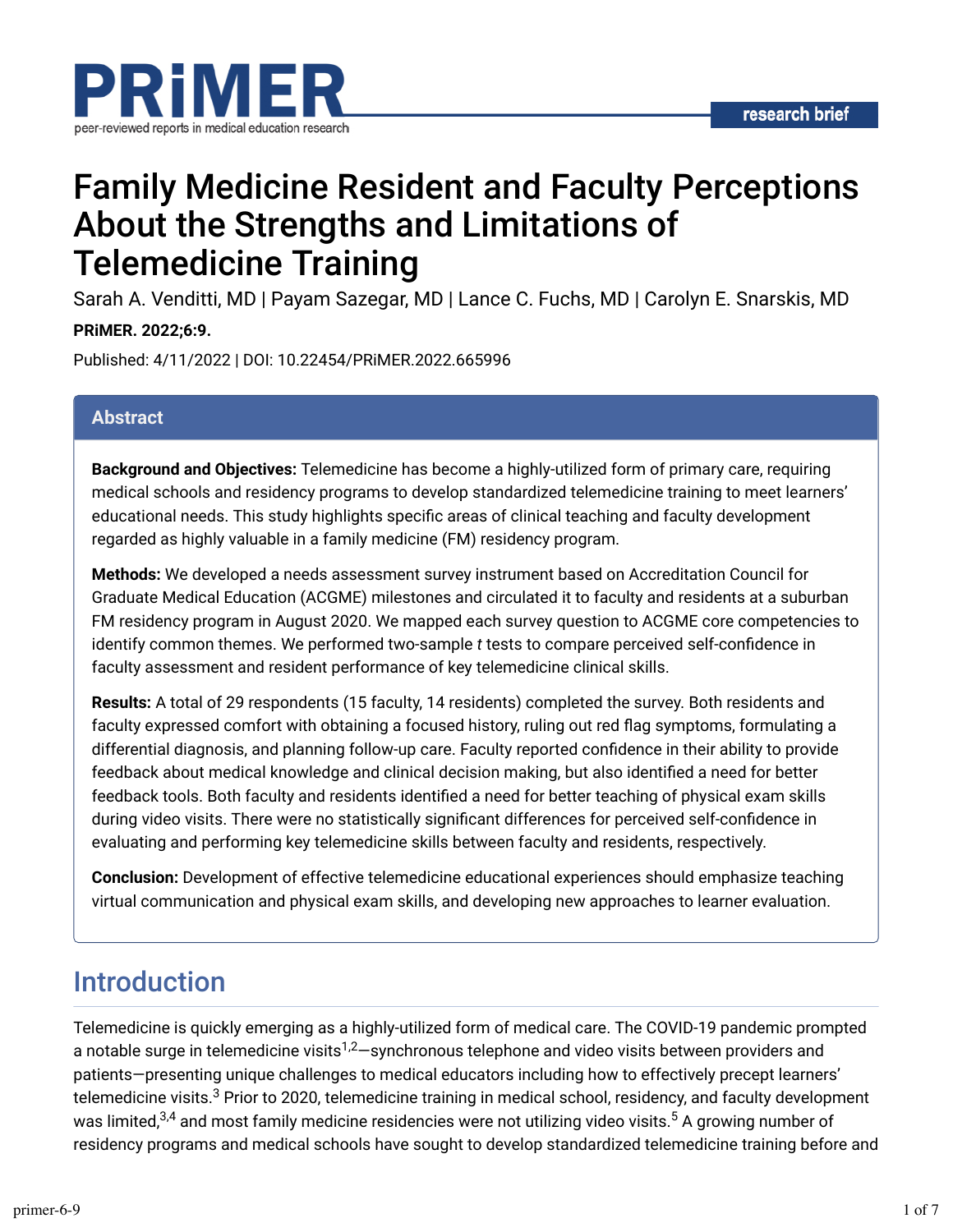throughout the pandemic.<sup>6-8</sup> In 2020, the Society of Teachers of Family Medicine (STFM) created a telemedicine task force entrusted with developing a national telemedicine curriculum for students and residents. 9

Even prior to the pandemic, telemedicine was known to be associated with high patient satisfaction and improved clinician-patient communication. $^{10\text{-}12}$  Some studies have outlined general topics in telemedicine curricula based on process mapping and expert consultation.<sup>8,13</sup> However, there is a paucity of research examining specific needs of residency faculty and trainees related to telemedicine. $^3$  The unique aim of this study was to identify specific areas of telemedicine clinical skills training for which FM residents and faculty felt a need for greater education and faculty development was needed at a six-residents-per-year, communitybased FM residency program.

# Methods

We developed needs assessment surveys based on Accreditation Council for Graduate Medical Education (ACGME) milestones and through collaboration with members of the STFM Telemedicine Task Force. In August 2020, a 16-item survey for FM program faculty and a 25-item survey for residents was distributed over a 2-week period.<sup>14</sup> Questions were presented using a 5-point Likert scale ranging from 1 (strongly disagree) to 5 (strongly agree), and mean scores were calculated for each response. Residents were asked additional questions to measure prior experience and to gauge interest in telemedicine. Due to the residency program size, we pooled resident data for all 3 years (PGY 1-3). All residents had at least 2 months of telemedicine exposure at the time of the survey.

We employed a descriptive statistics approach where authors S.V. and P.S. independently mapped every faculty and resident survey question to two ACGME core competencies, to mitigate bias and to identify common themes for program improvement. For similar items between surveys, a 2-sample *t* test was performed to compare perceived self-confidence in faculty assessment and resident performance of key telemedicine clinical skills, including taking histories, performing focused physical exams, formulating differential diagnoses, making treatment plans, and arranging appropriate follow-up care. The Kaiser Permanente Southern California Institutional Review Board granted this project exemption.

## **Results**

A total of 14 family medicine residents (14/18; 78% response rate) and 15 program faculty (15/15; 100% response rate) completed the survey. Survey responses mapped to two ACGME competency domains by two study authors (Table 1) had interrater reliability of 87% (data not shown). Among the resident respondents, four were PGY 1, five were PGY 2, and five were PGY 3. Due to level of training, prior experience in telemedicine was variable, with three residents (3/14; 21%) having previously completed fewer than 10 telemedicine visits, one having completed between 10 and 50 visits (1/14; 7%) and 10 of 14 (71%) having completed more than 50 telemedicine visits.

Faculty reported the highest confidence in evaluating a resident's ability to take appropriate histories, formulate differential diagnoses, and plan appropriate follow-up care (Table 2) consistent with the highest scores mapped to the Medical Knowledge, Systems-Based Practice, and Patient Care domains (Table 1). Areas of need for faculty development included learning to better evaluate a resident's communication skills and having better assessment tools for telemedicine precepting (Table 2).

Resident responses revealed high self-confidence for taking focused histories, including ruling out red flag symptoms (Table 3). Need for a telemedicine-focused elective and additional training on efficiency among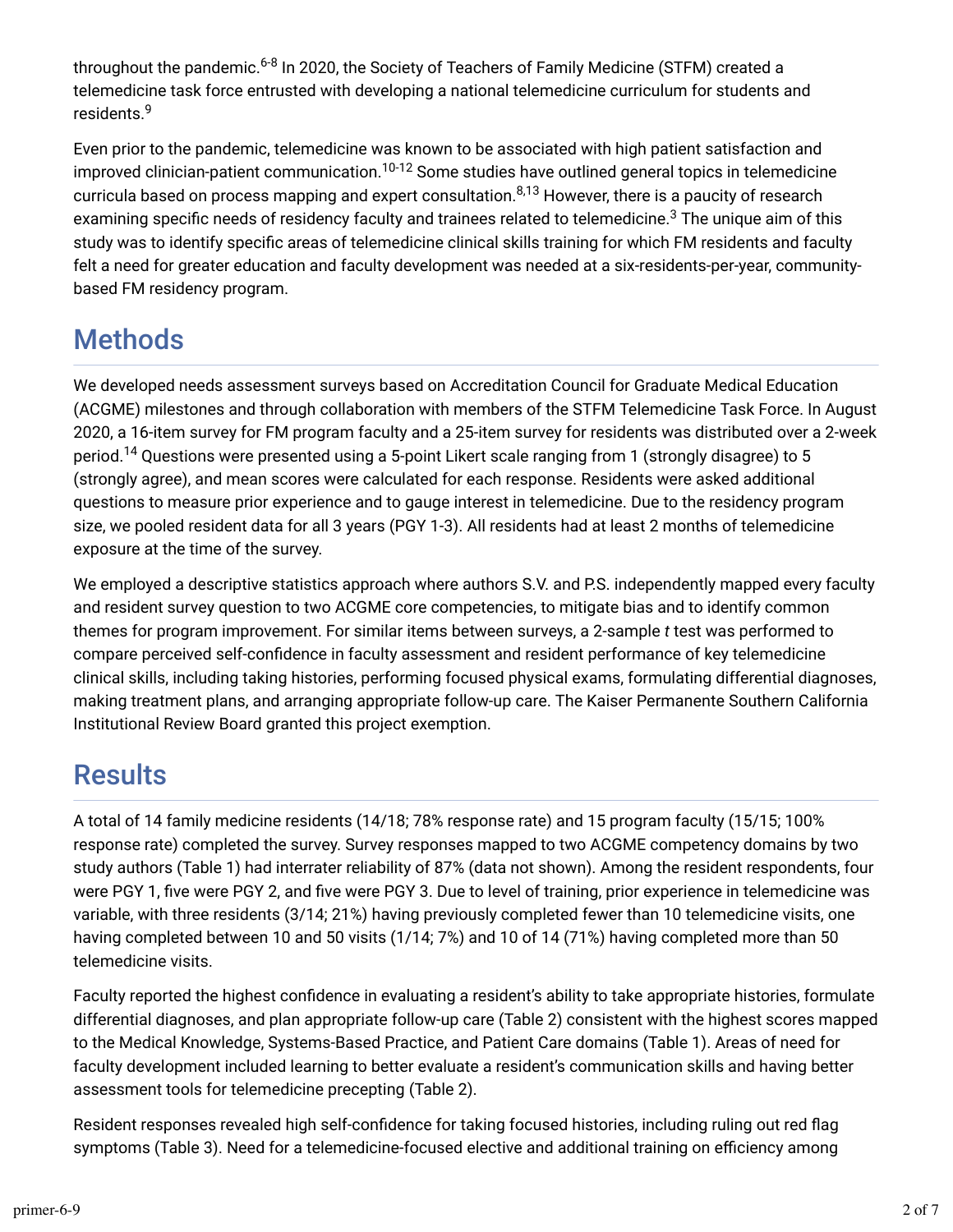residents was also revealed. Both faculty and residents identified a need for better teaching of telemedicine physical exams (Table 4). Residents also identified curricular needs in conducting visits with a language interpreter, prescribing controlled medications, arranging transportation for patients requiring a higher level of care, and conducting a visit involving multiple chief complaints (Table 3).

There were no statistically significant differences at *P*=.05 in perceived self-confidence of faculty (evaluating visits) and residents (performing visits) for the key clinical skills of taking histories, performing focused physical exams, formulating differential diagnoses, making treatment plans, and arranging appropriate followup care (Table 4). Mapping of survey responses demonstrated that faculty provided more positive responses for the domains of Medical Knowledge and Systems-Based Practice compared to residents (Table 1).

## **Discussion**

This study highlighted several aspects of telemedicine precepting and care delivery for FM faculty and residents. Faculty and resident feedback of telemedicine as a care modality was positive overall. Faculty felt confident in their ability to provide feedback about residents' medical knowledge and clinical decision making during telemedicine visits. The identified faculty development needs included utilizing standardized learner evaluation tools for telemedicine visits and greater instruction on teaching telemedicine physical exam skills to residents. Residents proposed the development of a telemedicine rotation as a potential solution for meeting their educational needs.

A major limitation of this study was the small sample size, which makes it difficult to nuance small differences between faculty and residents. Also, faculty and residents had prior limited exposure to video visits at their institution at the time of the survey. These factors may limit generalizability to certain residency programs. However, this study led to important developments including the development of a 1-week telemedicine rotation and creation of succinct evaluation forms for faculty precepting. 15,16

This single-institution study highlighted components of telemedicine instruction for which FM residents felt a greater educational need exists, including coaching patients through telemedicine physical exams, conducting visits in a language other than English, and dealing with more complex chief complaints over the phone. Future curricula may include additional training resources for the telemedicine physical exam $^{17,18}$  and assessment using University of Minnesota's Entrustable Professional Activities, which suggest appropriate levels of supervision based on a learner's experience level.<sup>19</sup> Telemedicine is now an integral part of primary care; thus, teaching best practices within telemedicine will remain an essential component of graduate medical education for years to come.

## Tables and Figures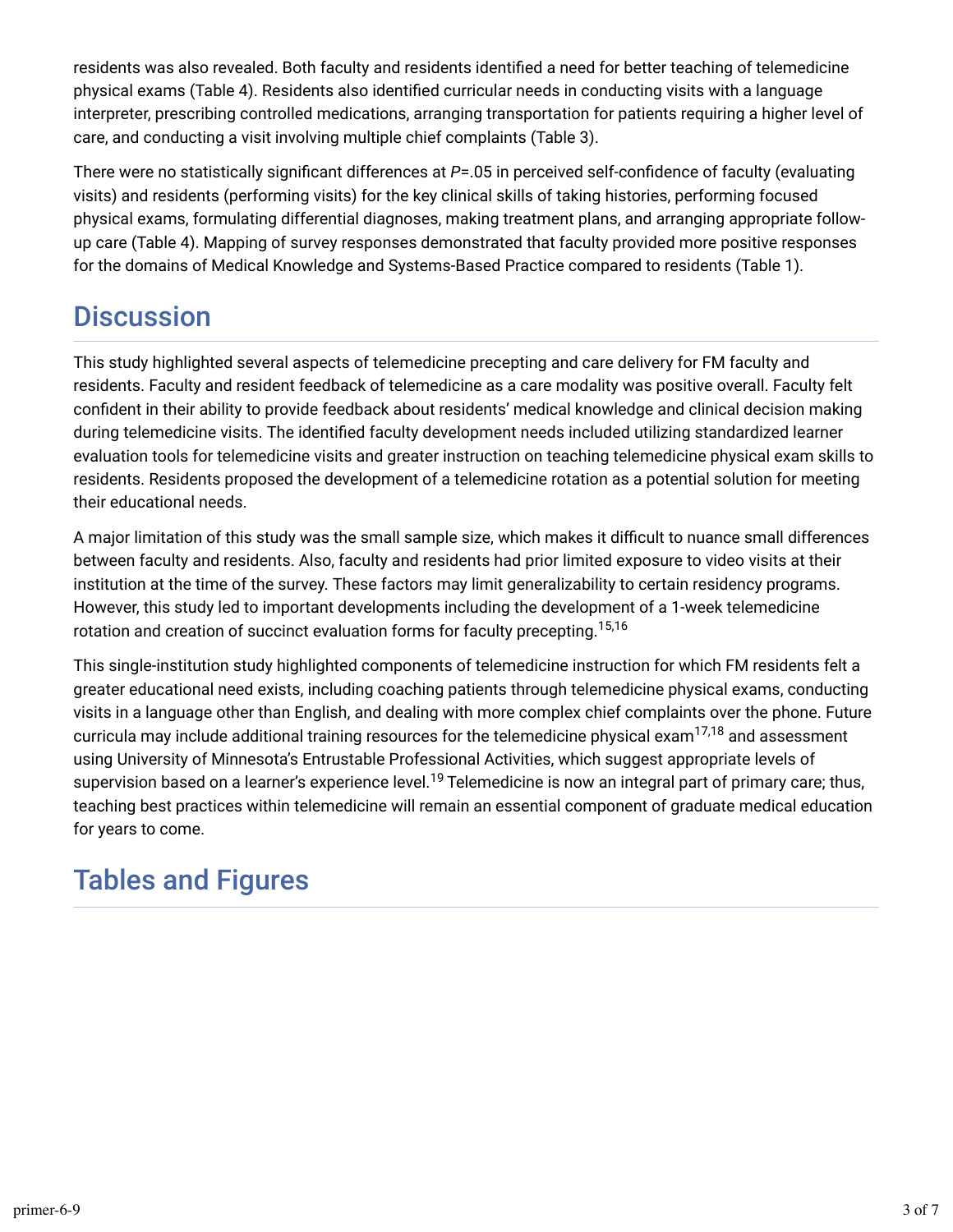# Table 1: Summative Evaluation of Faculty and Resident Perceived Self-confidence in<br>Telemedicine Clinical Skills, With Responses Mapped to ACGME Core Competency Domains

|                                         | Faculty (N=15) |      |       | Residents (N=14) |      |       |
|-----------------------------------------|----------------|------|-------|------------------|------|-------|
| <b>ACGME Competency Domain</b>          | %SA/A          | %N   | %SD/D | %SA/A            | %N   | %SD/D |
| Practice-Based Learning and Improvement | 68.9           | 20   | 11.1  | 76.1             | 14.4 | 9.5   |
| Professionalism                         | 57.7           | 31.2 | 11.1  | 63.1             | 14.3 | 22.6  |
| Medical Knowledge                       | 86.7           | 4.4  | 8.9   | 69.7             | 19.6 | 10.7  |
| Systems-Based Processes                 | 80             | 13.3 | 6.7   | 52.6             | 19.5 | 27.9  |
| Patient Care and Procedural Skills      | 73.3           | 10   | 16.7  | 70.2             | 15.6 | 14.2  |
| Interpersonal and Communication Skills  | 56.2           | 32.3 | 11.5  | 46.4             | 23.8 | 29.8  |

Percentage of positive (strongly agree [SA], agree [A]), neutral [N]), and negative (disagree [D]/strongly disagree [SD]) responses for each group.

#### Table 2: Faculty-Reported Self-confidence in Assessment of Residents for Key Telemedicine Skills

|                                       | <b>Number of Faculty Responses (N=15)</b> |                |                                         |             |               |
|---------------------------------------|-------------------------------------------|----------------|-----------------------------------------|-------------|---------------|
| <b>Skill</b>                          | <b>Strongly Agree</b><br>or Agree         | <b>Neutral</b> | Disagree or<br><b>Strongly Disagree</b> | Mean (SD)   | <b>Median</b> |
| Taking a focused history              | 13                                        |                |                                         | 4.07 (1.03) |               |
| Performing a focused physical exam    |                                           | 8              |                                         | 3.07(0.96)  |               |
| Formulating a differential diagnosis  | 13                                        | 0              |                                         | 4.07(1.16)  |               |
| Making a diagnosis and treatment plan | 11                                        | 3              |                                         | 3.73(0.96)  |               |
| Making an appropriate follow-up plan  | 12                                        | 2              |                                         | 4.07(1.10)  |               |
| Communication skills during visit     |                                           | 6              |                                         | 3.4(1.06)   | 3             |
| Having appropriate evaluation tools   | 6                                         | 6              |                                         | 3.33(1.18)  |               |

Scale: 1 = strongly disagree, 2 = disagree, 3 = neutral, 4 = agree, 5 = strongly agree. Faculty grouped according to positive (strongly agree/agree), neutral, and<br>negative (disagree/strongly disagree) responses.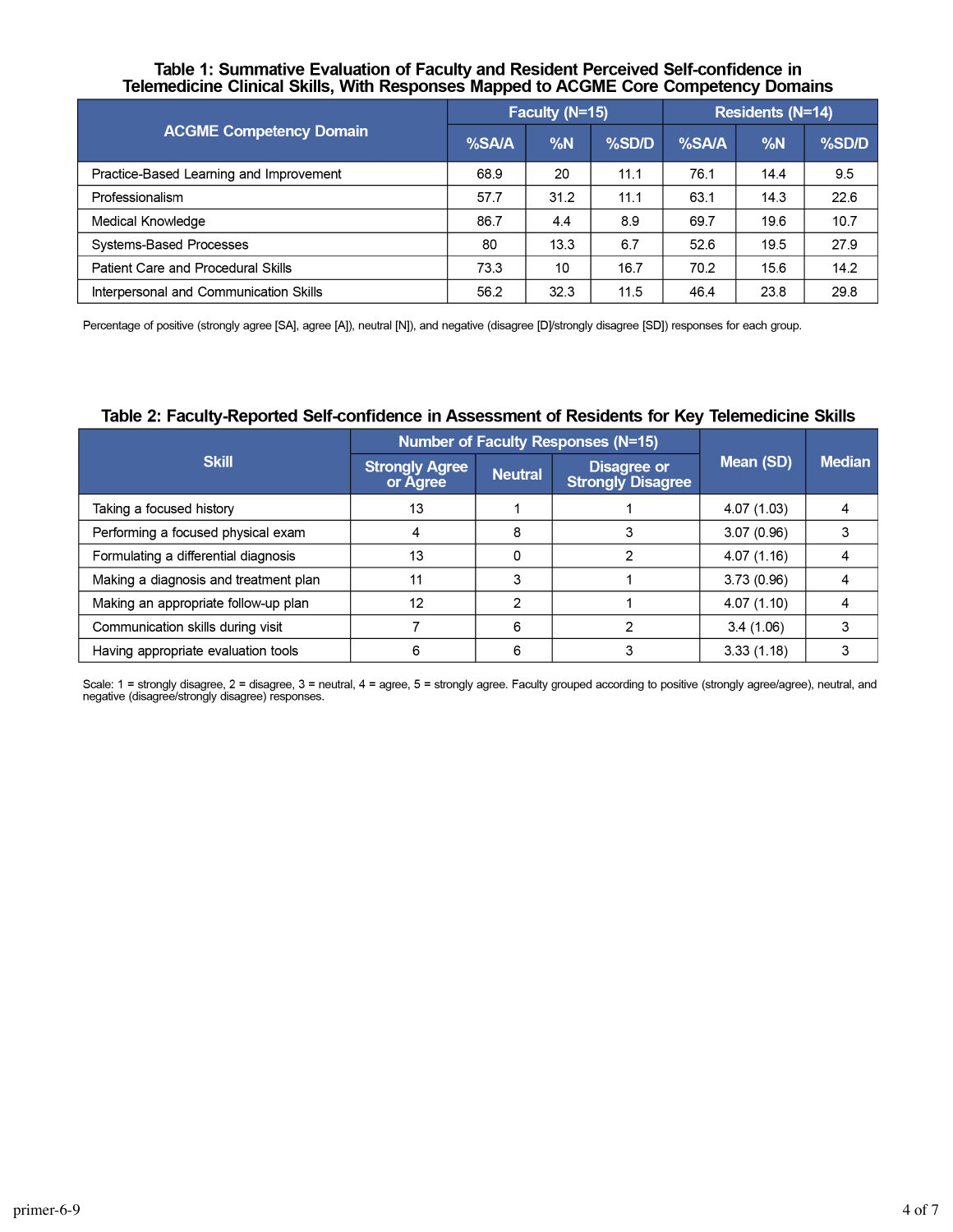|                                        |                                | <b>Number of Resident Responses (N=14)</b> |                                                 |             |               |
|----------------------------------------|--------------------------------|--------------------------------------------|-------------------------------------------------|-------------|---------------|
| <b>Skill</b>                           | <b>Strongly</b><br>Agree/Agree | <b>Neutral</b>                             | Disagree/<br><b>Strongly</b><br><b>Disagree</b> | Mean (SD)   | <b>Median</b> |
| Taking a focused history               | 12                             |                                            |                                                 | 4.42 (0.93) | 5             |
| Guiding patient through physical exam  | 3                              | 6                                          | 5                                               | 2.78(0.89)  | 3             |
| Ruling out red flag symptoms           | 11                             | 2                                          |                                                 | 4.21 (0.97) | 4             |
| Managing multiple chief complaints     | 6                              | 4                                          | 4                                               | 3.21(0.97)  | 3             |
| Establishing a diagnosis               | 8                              | 4                                          | 2                                               | 3.5(0.85)   | 4             |
| Creating a follow-up plan              | 12                             |                                            |                                                 | 4.14(0.86)  | 4             |
| Deciding on appropriate transportation | 6                              | 2                                          | 6                                               | 3.14(1.16)  | 3             |
| Need for more efficiency training      | 13                             | 0                                          |                                                 | 4.43 (1.09) | 5             |
| Interest in a telehealth elective      | 12                             | 0                                          | 2                                               | 4.07 (0.99) | 4             |
| Conducting visit in another language   | 7                              | 1                                          | 6                                               | 3.07(1.21)  | 3             |
| Prescribing controlled medications     | 2                              | 3                                          | 9                                               | 2.35(1.15)  | 2             |

### Table 3: Resident-Reported Self-confidence in Performance of Key Telemedicine Skills

Scale: 1 = strongly disagree, 2 = disagree, 3 = neutral, 4 = agree, 5 = strongly Agree.<br>Residents grouped by positive (strongly agree/agree), neutral, and negative (disagree/strongly disagree) responses.

| Table 4: Faculty and Resident Scores on 5-Point Likert Scale for |  |
|------------------------------------------------------------------|--|
| <b>Matched Questions on Needs Assessment Survey</b>              |  |

|                                                 | <b>Faculty</b> |               | <b>Resident</b> | P Value       |     |
|-------------------------------------------------|----------------|---------------|-----------------|---------------|-----|
| <b>Key Telemedicine Skills</b>                  | Mean (SD)      | <b>Median</b> | Mean (SD)       | <b>Median</b> |     |
| Taking a focused history                        | 4.07 (1.03)    | Δ             | 4.42(0.94)      |               | .17 |
| Formulating a differential diagnosis            | 3.73(0.96)     |               | 3.5(0.85)       |               | .25 |
| Planning appropriate follow-up care             | 4.07(1.10)     |               | 4.14(0.86)      |               | .83 |
| Making an appropriate treatment plan            | 3.73(0.96)     |               | 3.5(0.85)       |               | .49 |
| Performing a focused telemedicine physical exam | 3.07(0.96)     |               | 2.79(0.89)      |               | .21 |

### Acknowledgments

**Presentations:** This study was presented at the STFM 2021 Annual Spring Conference (virtual), May 2021.

## Corresponding Author

#### Payam Sazegar, MD

Kaiser Permanente San Diego FMR, 6911 Convoy Ct, San Diego, CA 92111. 800-290-5000. Fax: 858-573-6478. [payam.p.sazegar@kp.org](mailto:%20payam.p.sazegar@kp.org)

### **Author Affiliations**

Sarah A. Venditti, MD - Kaiser Permanente San Diego Family Medicine Residency Program, San Diego, CA Payam Sazegar, MD - Kaiser Permanente San Diego Family Medicine Residency Program, San Diego, CA | Kaiser Permanente Bernard J. Tyson School of Medicine, Pasadena, CA.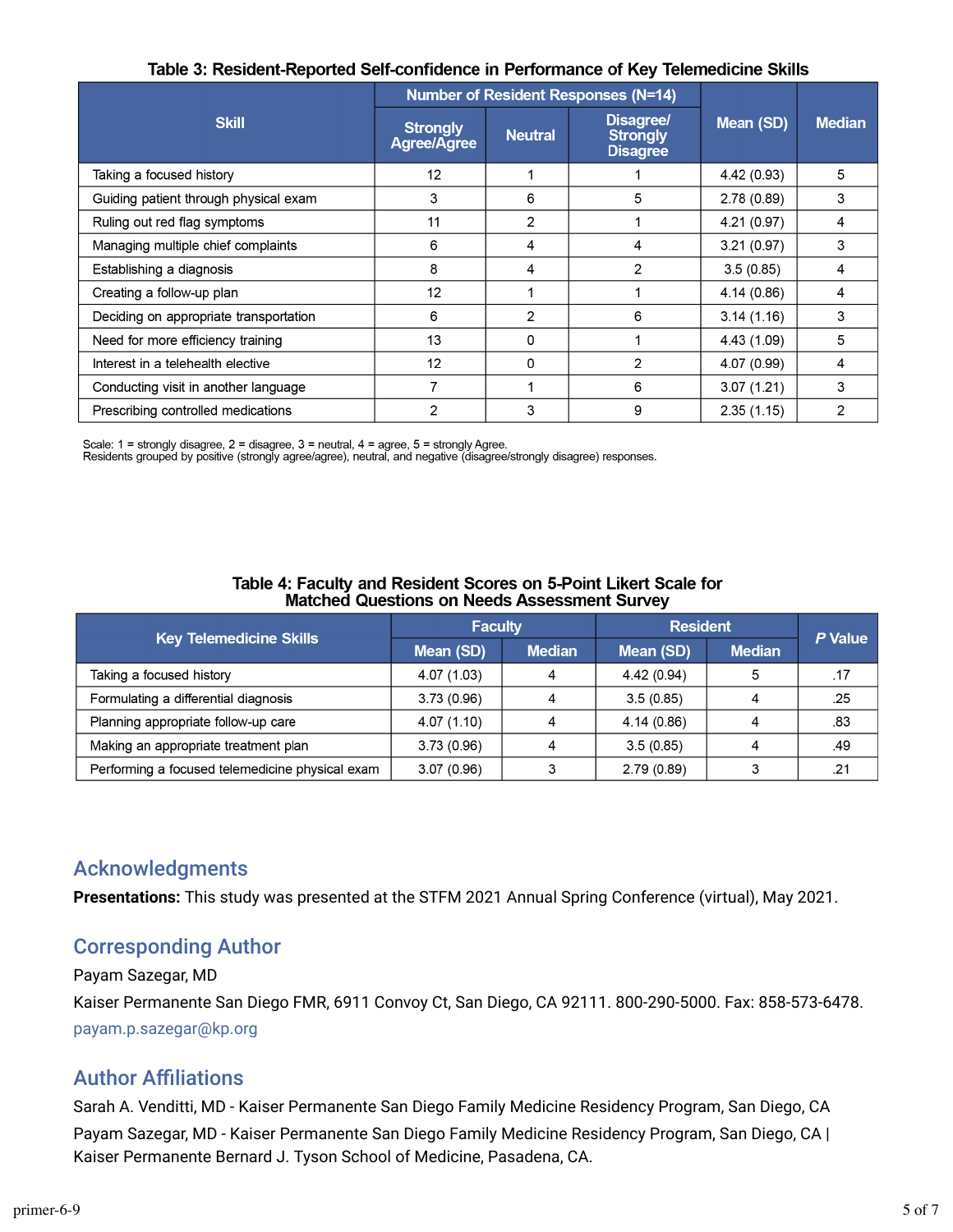Lance C. Fuchs, MD - Kaiser Permanente San Diego Family Medicine Residency Program, San Diego, CA | Kaiser Permanente Bernard J. Tyson School of Medicine, Pasadena, CA

Carolyn E. Snarskis, MD - Kaiser Permanente San Diego Family Medicine Residency Program, San Diego, CA

### References

- 1. Hincapié MA, Gallego JC, Gempeler A, Piñeros JA, Nasner D, Escobar MF. Implementation and usefulness of telemedicine during the COVID-19 pandemic: a scoping review. J Prim Care Community Health. 2020;11:2150132720980612. [doi:10.1177/2150132720980612](https://doi.org/10.1177/2150132720980612)
- 2. Doraiswamy S, Abraham A, Mamtani R, Cheema S. Use of telehealth during the COVID-19 pandemic: scoping review. J Med Internet Res. 2020;22(12):e24087. [doi:10.2196/24087](https://doi.org/10.2196/24087)
- 3. Stovel RG, Gabarin N, Cavalcanti RB, Abrams H. Curricular needs for training telemedicine physicians: a scoping review. Med Teach. 2020;42(11):1234-1242. [doi:10.1080/0142159X.2020.1799959](https://doi.org/10.1080/0142159X.2020.1799959)
- 4. Pourmand A, Ghassemi M, Sumon K, Amini SB, Hood C, Sikka N. Lack of telemedicine training in academic medicine: are we preparing the next generation? Telemed J E Health. 2021;27(1):62-67. [doi:10.1089/tmj.2019.0287](https://doi.org/10.1089/tmj.2019.0287)
- 5. Moore MA, Jetty A, Coffman M. Over half of family medicine residency program directors report use of telehealth services. Telemed J E Health. 2019;25(10):933-939. [doi:10.1089/tmj.2018.0134](https://doi.org/10.1089/tmj.2018.0134)
- t. Jumreornvong O, Yang E, Race J, Appel J. Telemedicine and medical education in the age of COVID-19. Acad Med. 2020;95(12):1838-1843. [doi:10.1097/ACM.0000000000003711](https://doi.org/10.1097/ACM.0000000000003711)
- 7. Jenkins J, Oyama O. Telemedicine: the art of innovative technology in family medicine. Int J Psychiatry Med. 2020;55(5):341-348. [doi:10.1177/0091217420951038](https://doi.org/10.1177/0091217420951038)
- 8. Ha E, Zwicky K, Yu G, Schechtman A. Developing a telemedicine curriculum for a family medicine residency. PRiMER Peer-Rev Rep Med Educ Res. 2020;4:21. [doi:10.22454/PRiMER.2020.126466](https://doi.org/10.22454/PRiMER.2020.126466)
- 9. Theobald M, Brazelton T. STFM forms task force to develop a national telemedicine curriculum. Ann Fam Med. 2020;18(3):285-286. [doi:10.1370/afm.2549](https://doi.org/10.1370/afm.2549)
- 10. Kruse CS, Krowski N, Rodriguez B, Tran L, Vela J, Brooks M. Telehealth and patient satisfaction: a systematic review and narrative analysis. BMJ Open. 2017;7(8):e016242. [doi:10.1136/bmjopen-](https://doi.org/10.1136/bmjopen-2017-016242)[2017-016242](https://doi.org/10.1136/bmjopen-2017-016242)
- 11. Polinski JM, Barker T, Gagliano N, Sussman A, Brennan TA, Shrank WH. Patients' satisfaction with and preference for telehealth visits. J Gen Intern Med. 2016;31(3):269-275. [doi:10.1007/s11606-015-3489-x](https://doi.org/10.1007/s11606-015-3489-x)
- 12. Orlando JF, Beard M, Kumar S. Systematic review of patient and caregivers' satisfaction with telehealth videoconferencing as a mode of service delivery in managing patients' health. PLoS One. 2019;14(8):e0221848. [doi:10.1371/journal.pone.0221848](https://doi.org/10.1371/journal.pone.0221848)
- 13. Costich M, Robbins-Milne L, Bracho-Sanchez E, Lane M, Friedman S. Design and implementation of an interactive, competency-based pilot pediatric telemedicine curriculum. Med Educ Online. 2021;26(1):1911019. [doi:10.1080/10872981.2021.1911019](https://doi.org/10.1080/10872981.2021.1911019)
- 14. Venditti S, Fuchs L, Snarskis C, Sazegar P. Telemedicine needs assessment survey for family medicine faculty and residents. STFM Resource Library. January 24, 2022. Accessed February 1, 2022. [http://connect.stfm.org/resourcelibrary/ourlibrary/viewdocument?DocumentKey=fd6e6246-9b6f-](http://connect.stfm.org/resourcelibrary/ourlibrary/viewdocument?DocumentKey=fd6e6246-9b6f-4db0-9135-28badf80c9dc)[4db0-9135-28badf80c9dc](http://connect.stfm.org/resourcelibrary/ourlibrary/viewdocument?DocumentKey=fd6e6246-9b6f-4db0-9135-28badf80c9dc)
- 15. Venditti S, Fuchs L, Snarskis C, Sazegar P. Telemedicine Evaluation Form KP San Diego FMR. STFM Resource Library. January 24, 2022. Accessed February 1, 202[2http://connect.stfm.org/resourcelibrary](http://connect.stfm.org/resourcelibrary/ourlibrary/viewdocument?DocumentKey=7a8e77a3-1957-4fd3-9fea-9d2b838fbb25) [/ourlibrary/viewdocument?DocumentKey=7a8e77a3-1957-4fd3-9fea-9d2b838fbb25](http://connect.stfm.org/resourcelibrary/ourlibrary/viewdocument?DocumentKey=7a8e77a3-1957-4fd3-9fea-9d2b838fbb25)
- 16. Sazegar P, Venditti S, Fuchs L, Snarskis C. Telemedicine field note KP San Diego FMR. STFM Resource Library. January 24, 2022. Accessed February 1, 2022. [http://connect.stfm.org/resourcelibrary/ourlibrary](http://connect.stfm.org/resourcelibrary/ourlibrary/viewdocument?DocumentKey=bebdf1b9-c625-48e8-b1cf-8c45dd32a13c) [/viewdocument?DocumentKey=bebdf1b9-c625-48e8-b1cf-8c45dd32a13c](http://connect.stfm.org/resourcelibrary/ourlibrary/viewdocument?DocumentKey=bebdf1b9-c625-48e8-b1cf-8c45dd32a13c)
- 17. Benziger CP, Huffman MD, Sweis RN, Stone NJ. The telehealth ten: a guide for a patient-assisted virtual